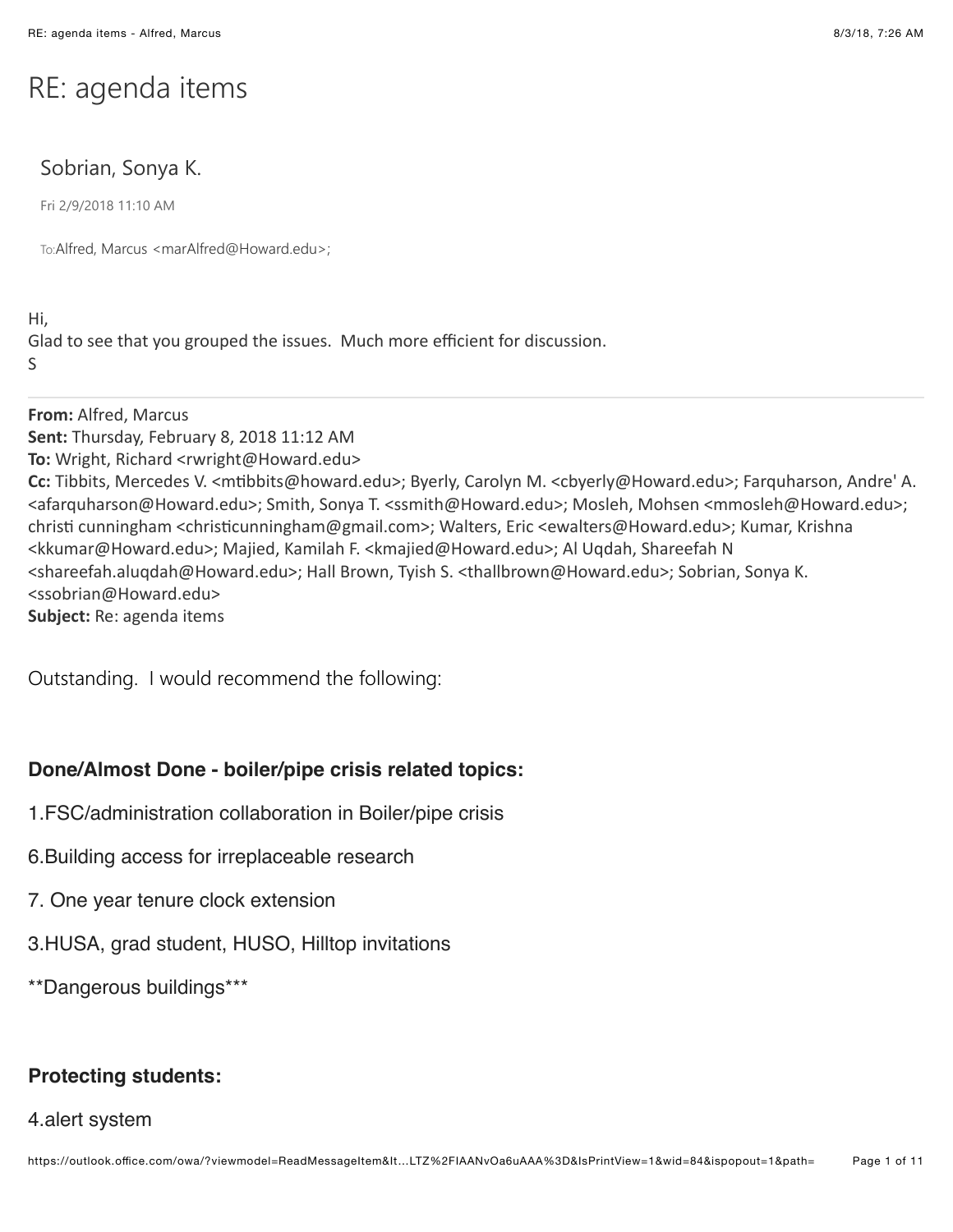- 14. multiple sex assault allegations
- 2.calendar and timings

## **Protecting faculty:**

- 9. helping faculty publicly raise their voices
- 10. evaluations and hirings
- 11. intimidation of faculty
- 12. handbook changes
- 13. benefits and faculty (retired too)
- 5. administration before union vote

The dangerous buildings topic is new. We are having faculty say they are having breathing problems in a few buildings, but the administration says the buildings are fine.

### Marcus

Marcus Alfred Associate Professor Howard University Dept. of Physics & Astronomy Washington, DC 20059 202-806-6258 [maralfred@howard.edu](mailto:maralfred@howard.edu)

**From: Wright, Richard** Sent: Thursday, February 8, 2018 10:49 AM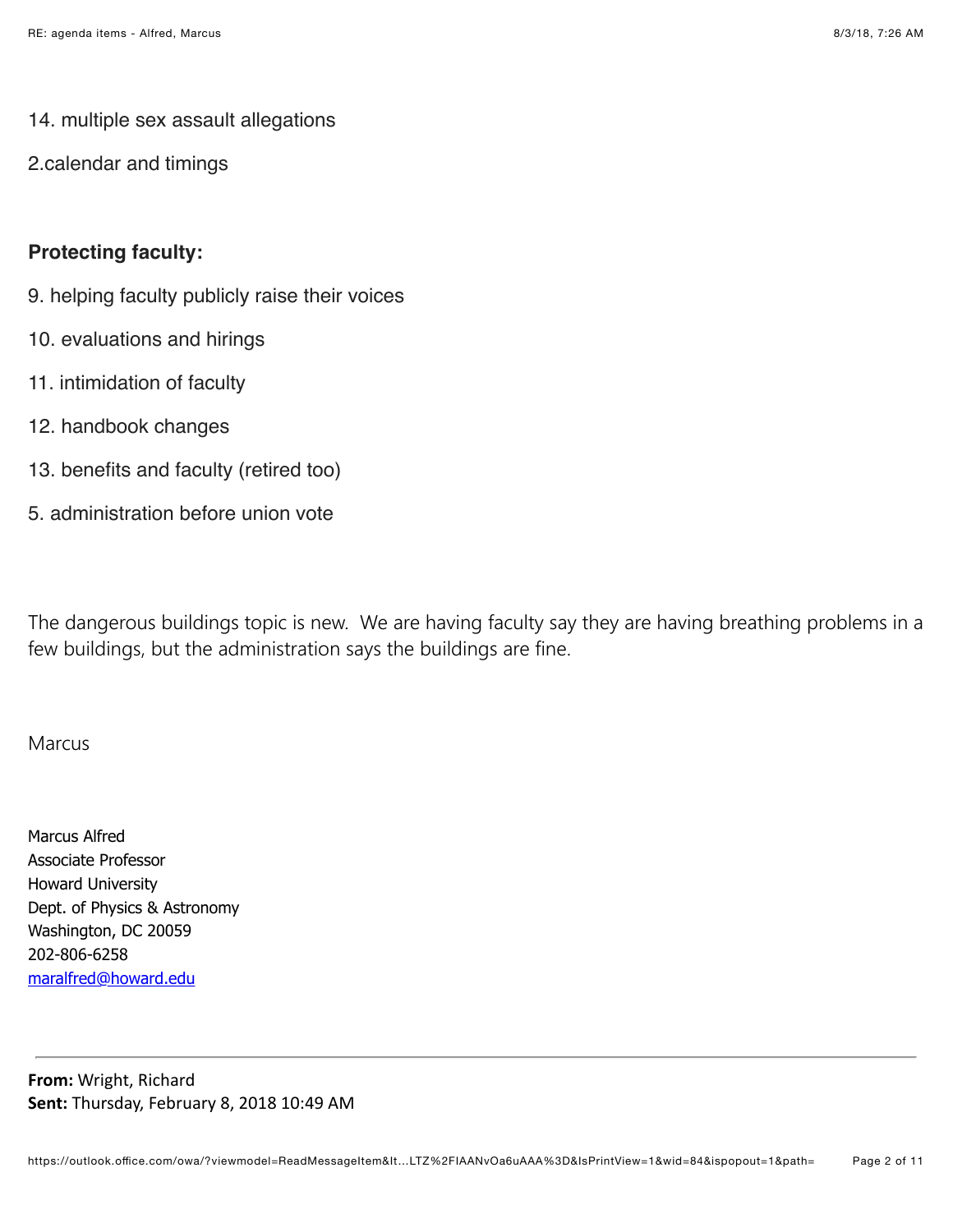#### **To: Alfred, Marcus**

**Cc:** Tibbits, Mercedes V.; Byerly, Carolyn M.; Farquharson, Andre' A.; Smith, Sonya T.; Mosleh, Mohsen; christi cunningham; Walters, Eric; Kumar, Krishna; Majied, Kamilah F.; Al Uqdah, Shareefah N; Hall Brown, Tyish S.; Sobrian, Sonya K.

**Subject:** RE: agenda items

Colleagues:

Pursuant to Marcus' query and concern, tomorrow's Council meeting is a continuation meeting from last Friday. At issue when we adjourned were the remaining listed issues/actions from the list under consideration. We must complete our work on these issues since they connect to the Faculty Issues Agenda, and, they must be prioritized as we begin our engagement with the Administration and Board. YES, they will be the first item atop the Agenda.

Afterwards, I have several important updates to share.

**Richard Wright** 

**From: Alfred, Marcus Sent: Thursday, February 08, 2018 10:34 AM To: Wright, Richard Cc:** Tibbits, Mercedes V.; Byerly, Carolyn M.; Farquharson, Andre' A.; Smith, Sonya T.; Mosleh, Mohsen; christi cunningham; Walters, Eric; Kumar, Krishna; Majied, Kamilah F.; Al Uqdah, Shareefah N; Hall Brown, Tyish S.; Sobrian, Sonya K. **Subject:** Re: agenda items

Good morning:

Prof. Wright, I'm just confirming that tomorrow's meeting will have the items below at the top of the agenda? I'm assuming that we will not have to wait two hours until they come up?

Thanks,

Marcus Alfred Associate Professor Howard University Dept. of Physics & Astronomy Washington, DC 20059 202-806-6258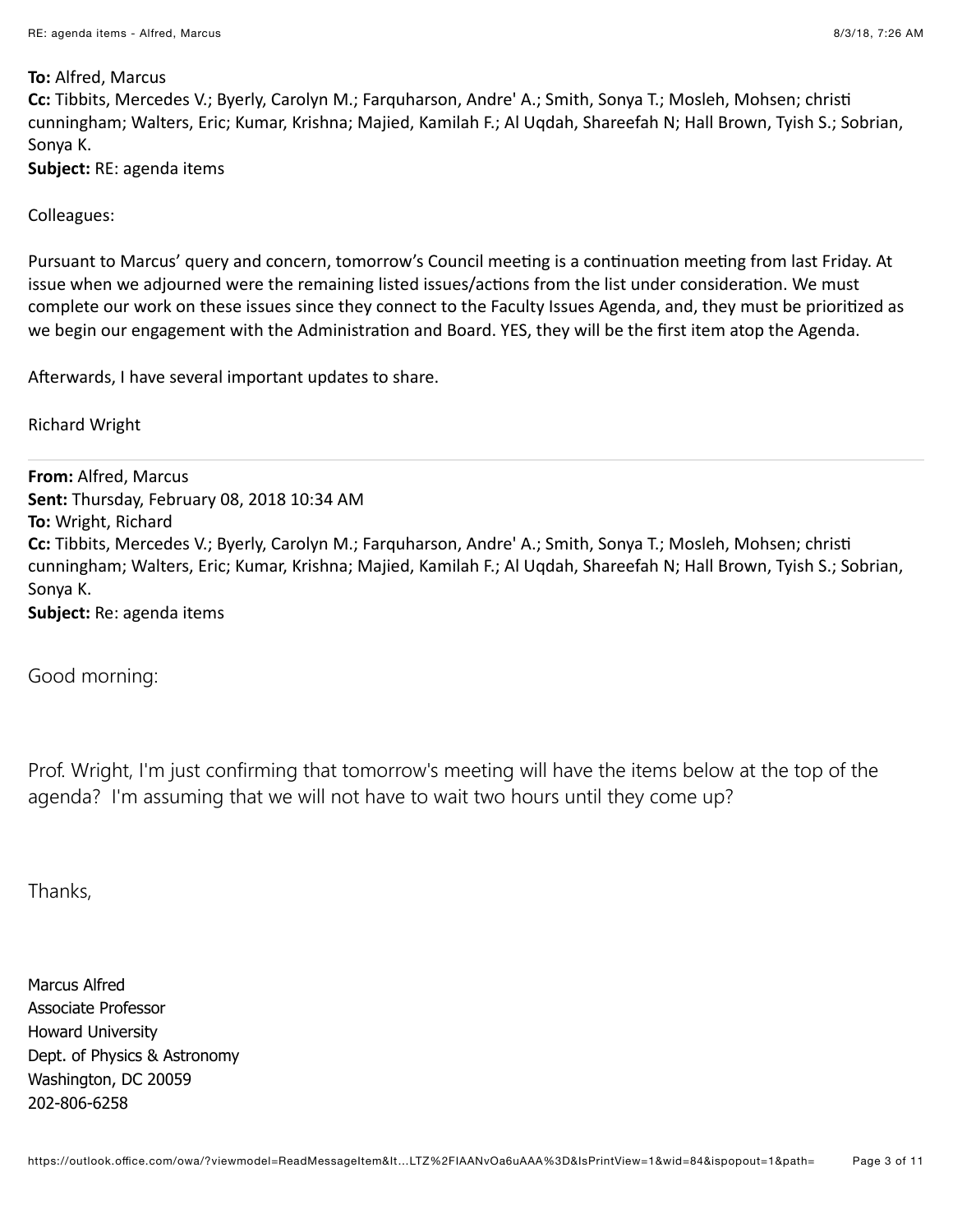### [maralfred@howard.edu](mailto:maralfred@howard.edu)

**From: Alfred, Marcus** Sent: Thursday, February 1, 2018 7:12 AM **To: Wright, Richard Cc:** Tibbits, Mercedes V.; Byerly, Carolyn M.; Farquharson, Andre' A.; Smith, Sonya T.; Mosleh, Mohsen; christi cunningham; Walters, Eric; Kumar, Krishna; Majied, Kamilah F.; Al Uqdah, Shareefah N; Hall Brown, Tyish S.; Sobrian, Sonya K. Subject: agenda items

Dear Prof. Wright:

Please find the agenda items below for tomorrow that came from the majority of the steering committee. I request that these be on the top of the agenda for tomorrow. (in addition to the already agreed upon topics of the undergraduate faculty trustee and the committee on committees)

1.FSC/administration collaboration in Boiler/pipe crisis aftermath

2.calendar and timings

3.HUSA, grad student, HUSO, Hilltop invitations

4.alert system

- 5.administration before union vote
- 6.Building access for irreplaceable research
- 7. One year tenure clock extension
- 8. president's meeting
- 9. helping faculty publicly raise their voices
- 10. evaluations and hirings
- 11. intimidation of faculty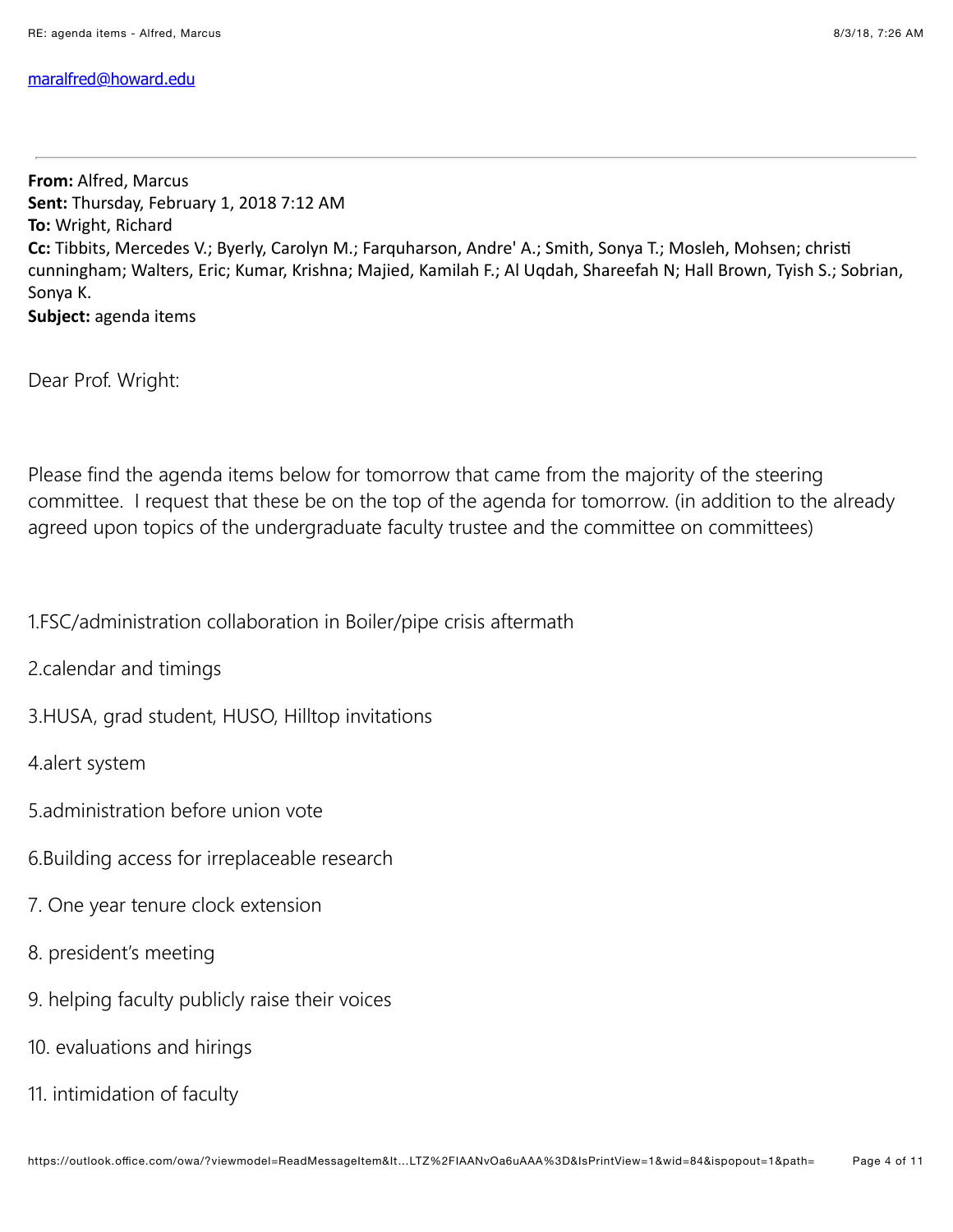- 12. handbook changes
- 13. benefits and faculty (retired too)
- 14. multiple sex assault allegations

1.FSC/administration collaboration in Boiler/pipe crisis

Statement: The FS council requests representation in assessment, deliberation, and planning involving the boiler/pipe crisis. The cost of the boiler pipe crisis and the insurance coverage to repair it is a matter relevant to all members of the University community. The University should be transparent about this information by either publication or meeting with the faculty senate council. Members of the Faculty Senate Council, not including chair and Officers, should be selected to serve on the bodies deliberating on this matter (Timeframe: Feb. 16, 2018). The administration should provide Steering Committee of the FSC with a resolution not to cover the shortfall by selling University assets or terminating faculty unless a transparent discussion among the University community is had.

Outcomes: Position statement published in FSC minutes. Clear picture of how the administration, insurance company, contractors, etc. are dealing with the crisis. Clearer picture of the expected outcomes and timeframes. Make sure administration, insurance, etc. understand faculty position.

How achieve? Send letter on expectations (statement above) to administration and BoT. Meet with President. Simple motion in council.

2.calendar and timings

Statement: The FS council requests that the following firm dates be set: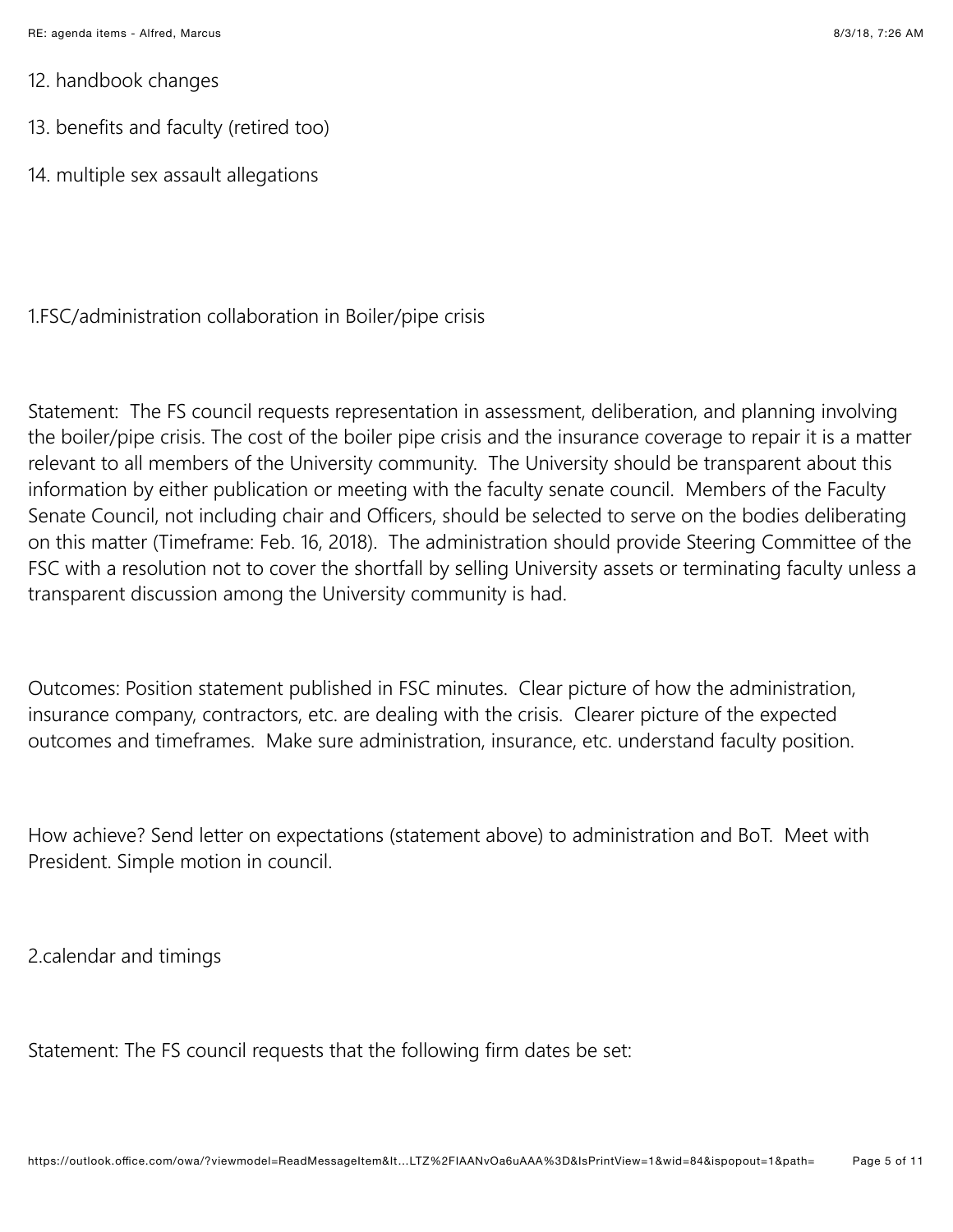\*All college, school, and departmental budgets be delivered by April 1 for the following academic year.

\*Colleges, schools, and departments get guaranteed 5 year TA positions by September each year for the following academic year.

\*Colleges, schools, and departments get guaranteed number of university scholarships by September each year for the following academic year.

\*TA's, scholarships, fellowships, etc. are credited on time for the 1st day of classes.

\*Loans are credited to students before the first day of classes.

Outcomes: Published statement about FSC position in minutes. Student's financial aid paid on time. Timely budgets, guaranteed TA's etc., allow adequate planning to occur for schools, colleges, and departments. Simple motion in council.

3.HUSA, grad student, HUSO, Hilltop invitations

Statement: The FSC council invites HUSA, grad student, professional students, staff and Hilltop to speak briefly at each council meeting.

Outcomes: published statement about invitation in FSC minutes.

How achieved? Simple email invitation to each organization. Simple motion in council.

4.alert system

Position statement: The FSC council requests a fully functioning and regularly tested HU Alerts system. This includes timely email, mobil, and app announcements for emergencies. The council also expects regular communication from the administration on testing of HU Alerts system.

Outcomes: published position statement from FSC. Monthly testing of HU Alerts by administration.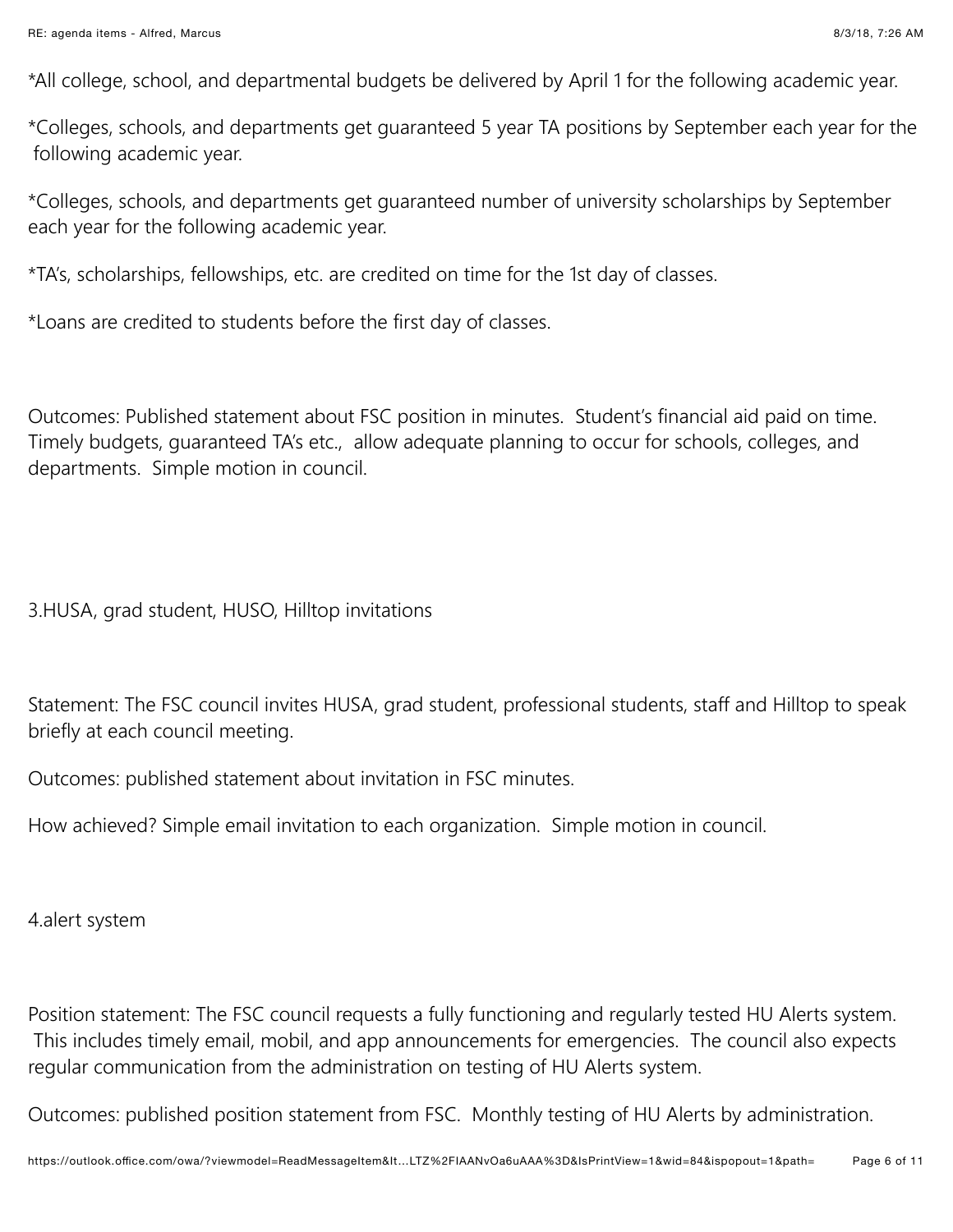Monthly statement on testing of system from administration

How achieved? Meeting with president and request this is done. Simple motion in council.

5.administration before union vote

Position statement: The FSC council requests an answer on if the documents referred to as a,b,c were written and sent by the administration.

Outcomes: Published position statement from FSC in minutes. Clear answer from administration.

How achieved? Meeting with president and request answer. Simple motion in council.

6.Building access for irreplaceable research

Position statement: The FS council requests that approved personnel access (if faculty cannot get access) condemned buildings to retrieve hard drives, books, documents before discarding these often irreplaceable objects. Some needed research and teaching materials may be recovered.

Outcomes: Published position statement from FSC in minutes.

How achieved? Meeting with president and request answer. Simple motion in council.

7. One year tenure clock extension

Position statement: The FSC requests the administration provide a blanket one-year extension to the tenure clock for all pre-tenure faculty.

Outcomes: Published position statement from FSC in minutes. Extension of 1 year tenure clock for pretenure faculty.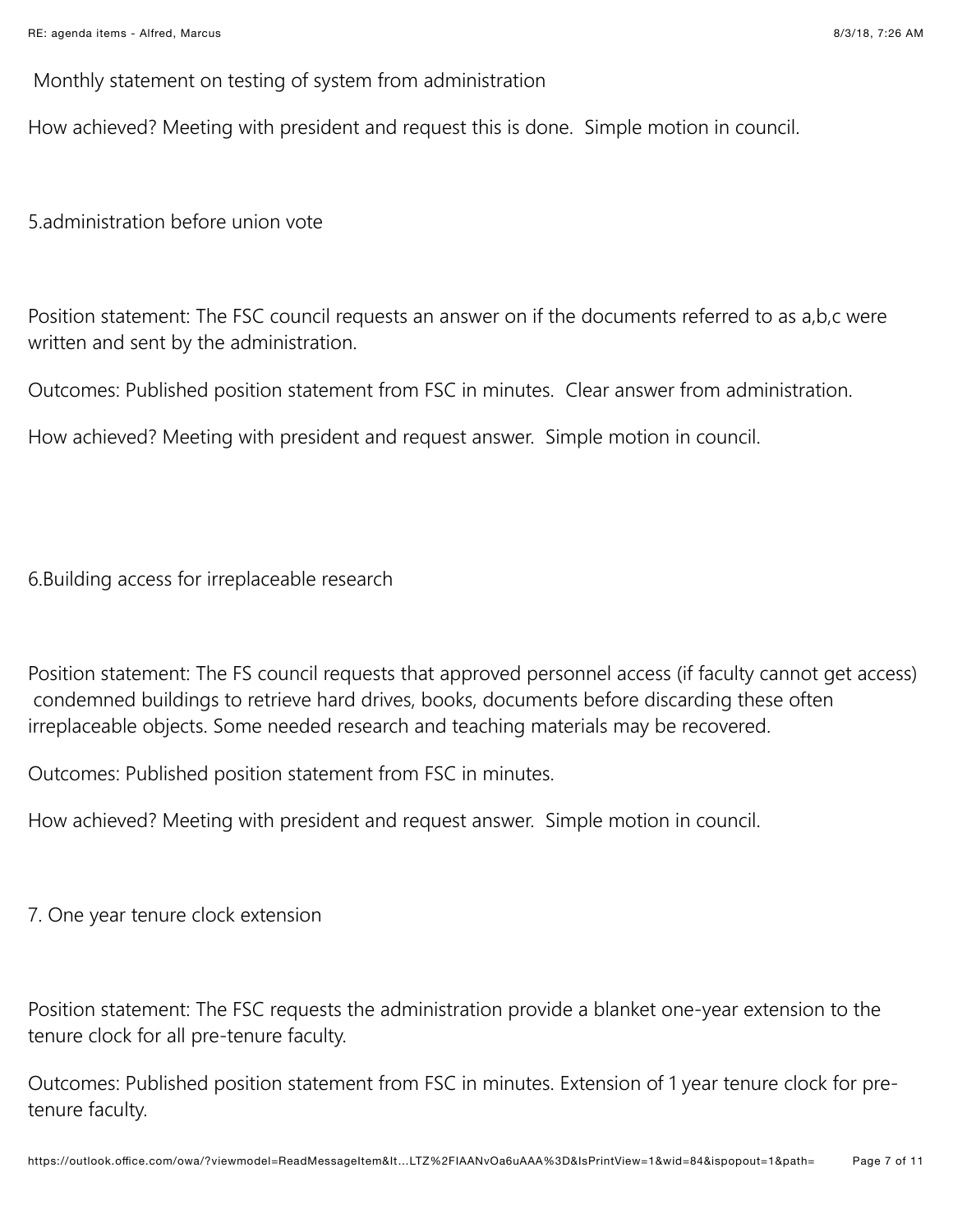How achieved? Meeting with president and request answer. Simple motion in council.

8. president's meeting

Position statement: The FSC requests to meet next week with the president to discuss his responses and answers to the FSC relevant positions.

Outcomes: Published position from FSC in minutes. Positions sent to President and BoT. Responses/Answers to relevant positions from administration.

How achieved. Send letter with relevant positions to President and Board after approved by council (again, simple motion).

9. Helping faculty raise their voices.

Statement: The FS council reaffirms the right of Howard faculty to exercise their academic freedom in matters both inside of Howard and out. In particular, the FS council supports, defends, and encourages Howard faculty to exercise their academic freedom in support of the university's mission, and the communities it serves.

Outcomes: Statement in FSC minutes. Simple vote by council for Ad hoc committee on web and social media accuracy involving FSC relevant topics with authority to post true and accurate accounts with special emphasis on academic freedom.

How done? Simple vote by council. Published statement in FSC minutes. Selection of committee. Inform BoT and administration.

## 10. Evaluation and hiring process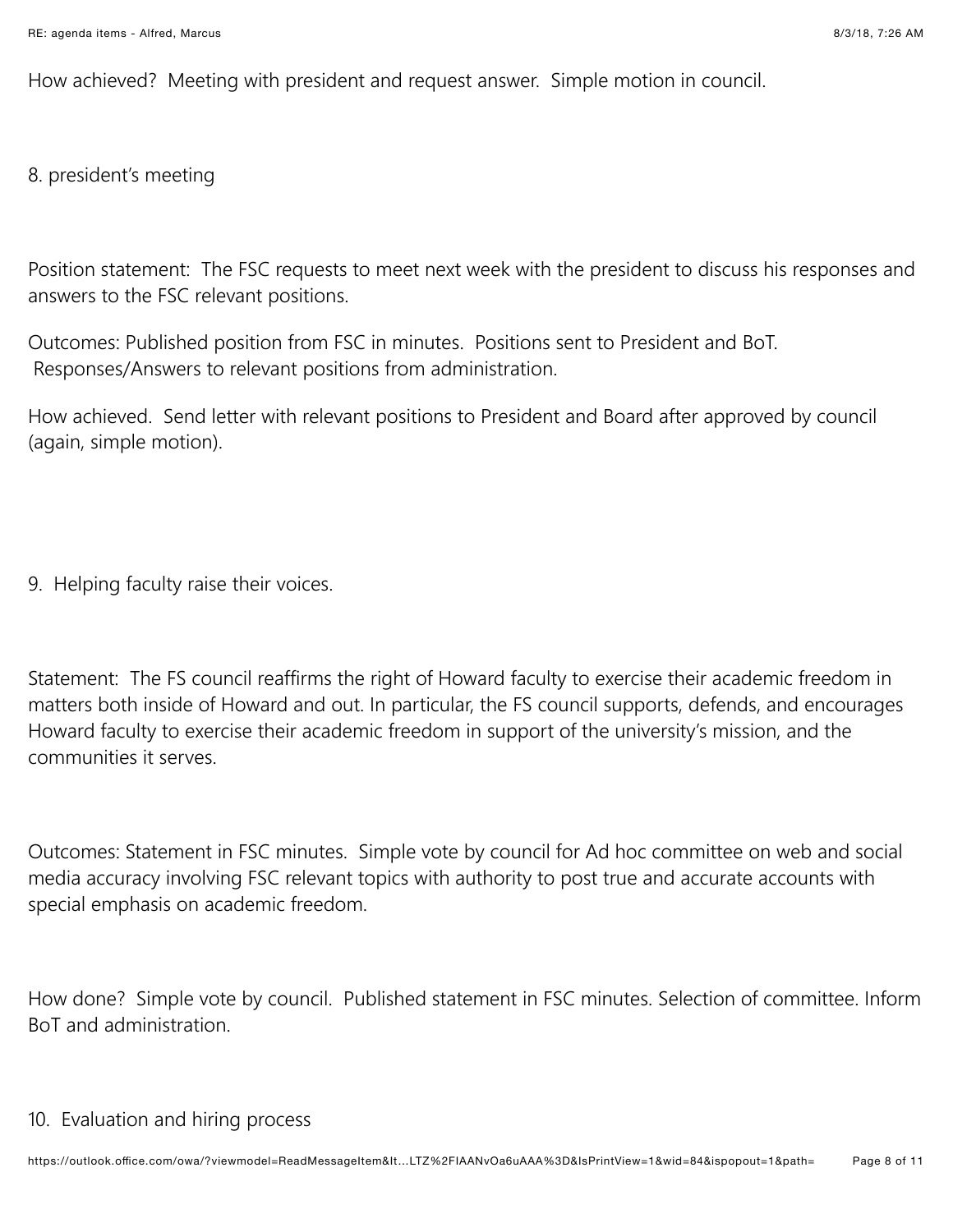Statement: The FSC recommends consistent, fair, full faculty representation, participation, and management of Dean and upper administration searches and evaluations such that:

(a) Before hired, comprehensive evaluation metrics approved by faculty (or school if appropriate) are established for position/potential hire. (b) Before a contract is extended, open hearings of evaluation results.

Outcomes: Statement in FSC minutes. Simple vote by council to include this request in discussion with president. Sample evaluation tools and recommended metrics for deans, provost, president, vp's etc.

How done? Simple vote by council. Published statement in FSC minutes. Meeting with president. Proposal and sample docs by Prof. Al-ugdah and Prof. Kelly. Sample timeline for eval and hiring.

11. Intimidation of faculty.

This is addressed by points 9 & 10 above. As well as ombudsman.

12. Handbook

Statement: The FSC strongly recommends the following orderly process to inform, analyze, debate and make a decision on handbook changes:

- a. Finish and distribute an alignment spreadsheet of proposals
- b. Get feedback and reports from FS committees on changes and their impacts.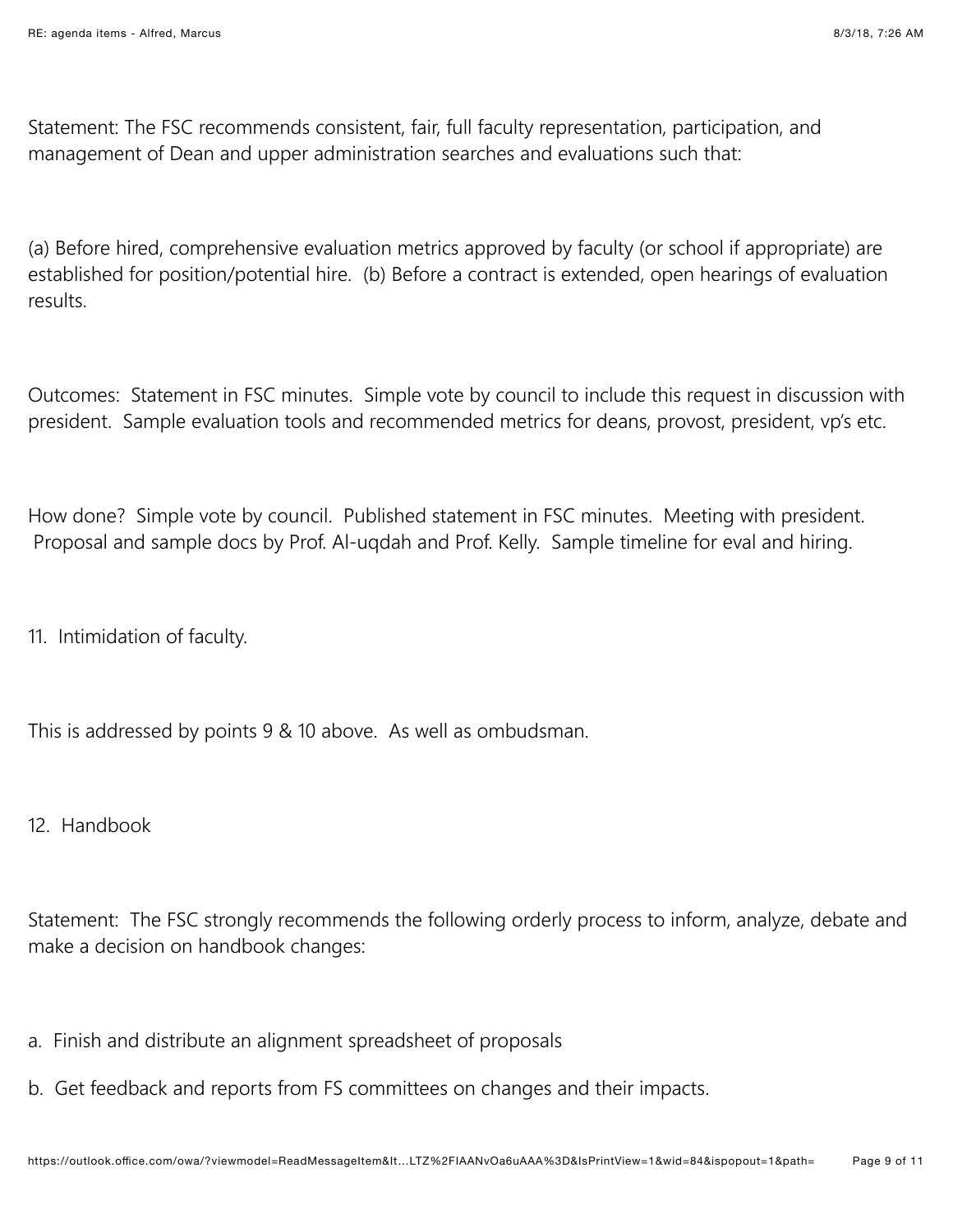- c. Get feedback and reports from colleges and schools reps on changes.
- d. Post all feedback online and allow time for comment from faculty
- e. Steering committee/council votes after all the above.

Outcomes: Published FSC statement in minutes. alignment spreadsheet, reports/feedback, central location for comments.

How done? Simple vote by council. Inform administration and BoT. Charge to committees. Feedback/reports from committees and reps.

13. Benefits

Statement: The FSC strongly recommends that the benefits of current and retired faculty be:

(a) highly competitive with the best local school plans. (b) No reduction in values of benefits, unless agreed by faculty senate and justified. (c) we request from the administration information on the arc of faculty compensation spanning their affiliation with Howard University including retirement. This would include current benefits as well as benefits upon retirement.

Outcomes: Published FSC statement in minutes. Only increases in benefits unless approved by faculty senate.

How done? Simple vote by council. Meeting with president and board.

14. Multiple sexual assaults by a single individual